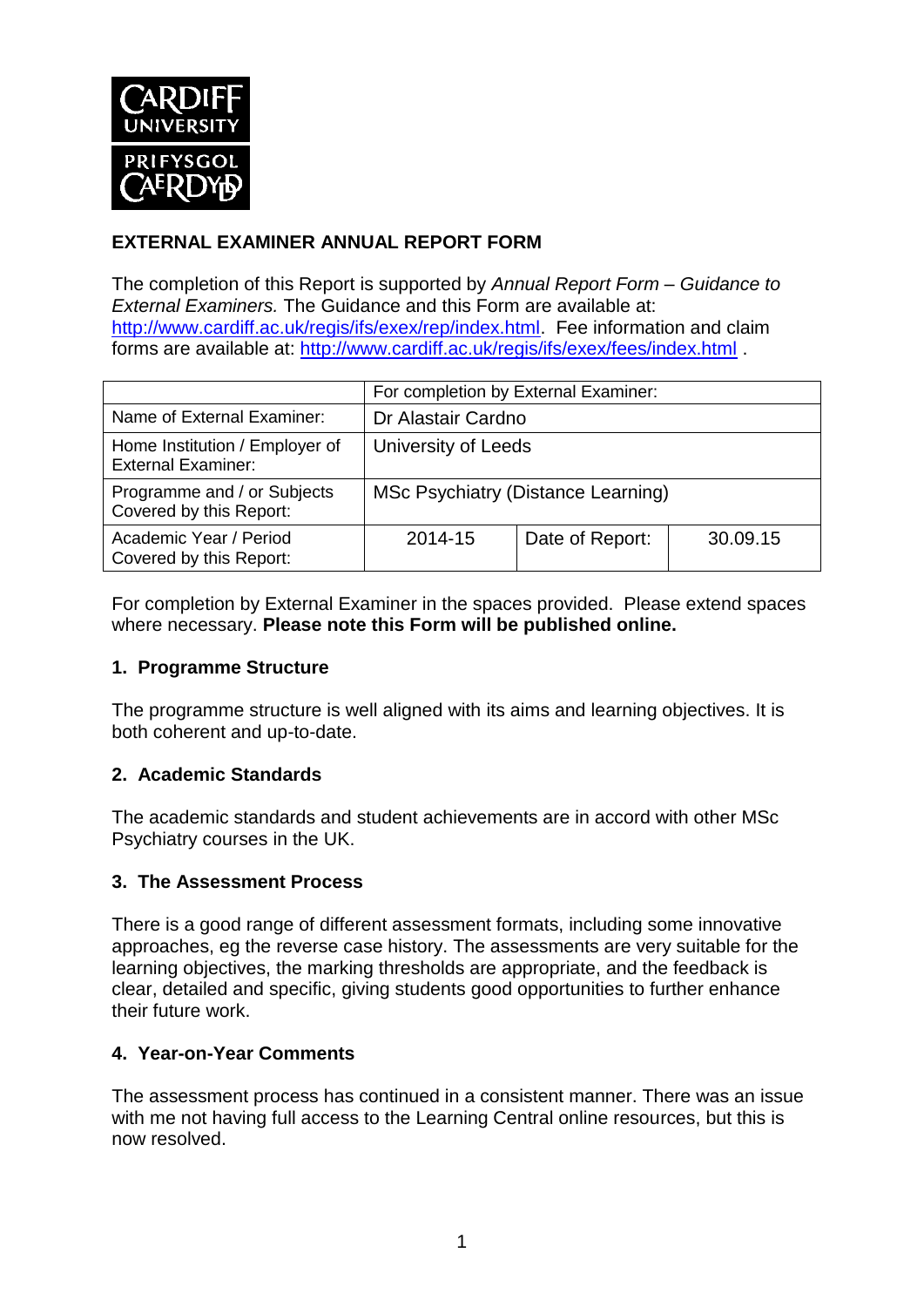### **5. Preparation / Induction Activity (for new External Examiners only)**

n/a

### **6. Noteworthy Practice and Enhancement**

I think the main noteworthy practice is the achievement of successfully running this complex programme in distance learning format.

## **7. Appointment Overview (for retiring External Examiners only)**

It has been a pleasure being external examiner for this innovative and valuable programme.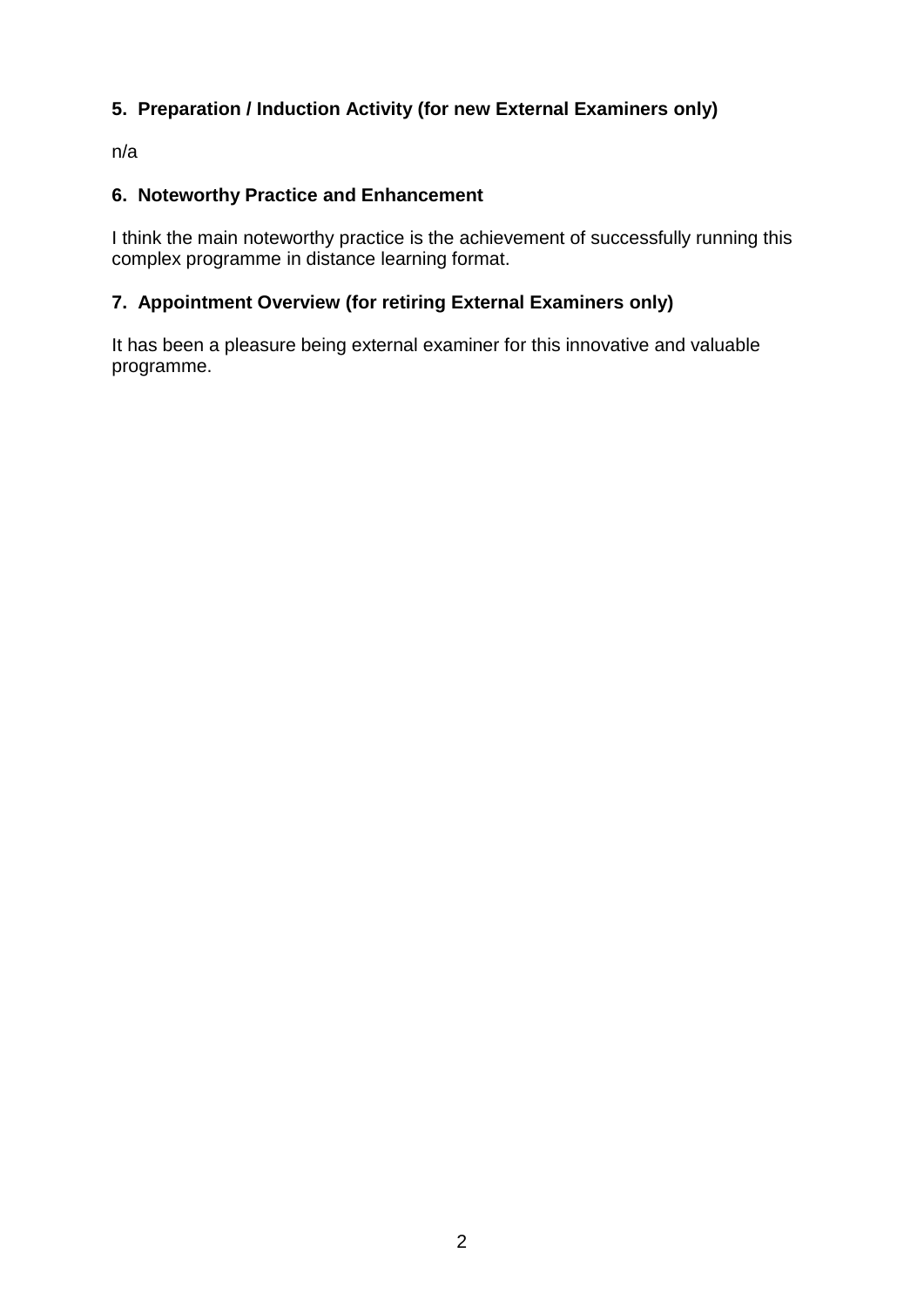# **8. Annual Report Checklist**

Please include appropriate comments within Sections 1-7 above for any answer of 'No'.

|                                             |                                                                                                                                                             | <b>Yes</b><br>(Y) | <b>No</b><br>(N) | N/A<br>(N/A) |
|---------------------------------------------|-------------------------------------------------------------------------------------------------------------------------------------------------------------|-------------------|------------------|--------------|
| <b>Programme/Course Information</b>         |                                                                                                                                                             |                   |                  |              |
| 8.1                                         | Did you receive sufficient information about the Programme and<br>its contents, learning outcomes and assessments?                                          | Y                 |                  |              |
| 8.2                                         | Were you asked to comment on any changes to the assessment<br>of the Programme?                                                                             |                   |                  | N/A          |
| <b>Draft Examination Question Papers</b>    |                                                                                                                                                             |                   |                  |              |
| 8.3                                         | Were you asked to approve all examination papers contributing<br>to the final award?                                                                        |                   |                  | N/A          |
| 8.4                                         | Were the nature, spread and level of the questions appropriate?                                                                                             |                   |                  | N/A          |
| 8.5                                         | Were suitable arrangements made to consider your comments?                                                                                                  |                   |                  | N/A          |
| <b>Marking Examination Scripts</b>          |                                                                                                                                                             |                   |                  |              |
| 8.6                                         | Did you receive a sufficient number of scripts to be able to assess<br>whether the internal marking and classifications were appropriate<br>and consistent? |                   |                  | N/A          |
| 8.7                                         | Was the general standard and consistency of marking<br>appropriate?                                                                                         |                   |                  | N/A          |
| 8.8                                         | Were the scripts marked in such a way as to enable you to see<br>the reasons for the award of given marks?                                                  |                   |                  | N/A          |
| 8.9                                         | Were you satisfied with the standard and consistency of marking<br>applied by the internal examiners?                                                       |                   |                  | N/A          |
| 8.10                                        | In your judgement, did you have the opportunity to examine a<br>sufficient cross-section of candidates' work contributing to the<br>final assessment?       |                   |                  | N/A          |
| <b>Coursework and Practical Assessments</b> |                                                                                                                                                             |                   |                  |              |
| 8.11                                        | Was the choice of subjects for coursework and / or practical<br>assessments appropriate?                                                                    | Y                 |                  |              |
| 8.12                                        | Were you afforded access to an appropriate sample of<br>coursework and / or practical assessments?                                                          | Y                 |                  |              |
| 8.13                                        | Was the method and general standard of assessment<br>appropriate?                                                                                           | Y                 |                  |              |
| 8.14                                        | Is sufficient feedback provided to students on their assessed<br>work?                                                                                      | Y                 |                  |              |
|                                             | <b>Clinical Examinations (if applicable)</b>                                                                                                                |                   |                  |              |
| 8.15                                        | Were satisfactory arrangements made for the conduct of clinical<br>assessments?                                                                             |                   |                  | N/A          |
| <b>Sampling of Work</b>                     |                                                                                                                                                             |                   |                  |              |
| 8.16                                        | Were you afforded sufficient time to consider samples of<br>assessed work?                                                                                  | Y                 |                  |              |
| <b>Examining Board Meeting</b>              |                                                                                                                                                             |                   |                  |              |